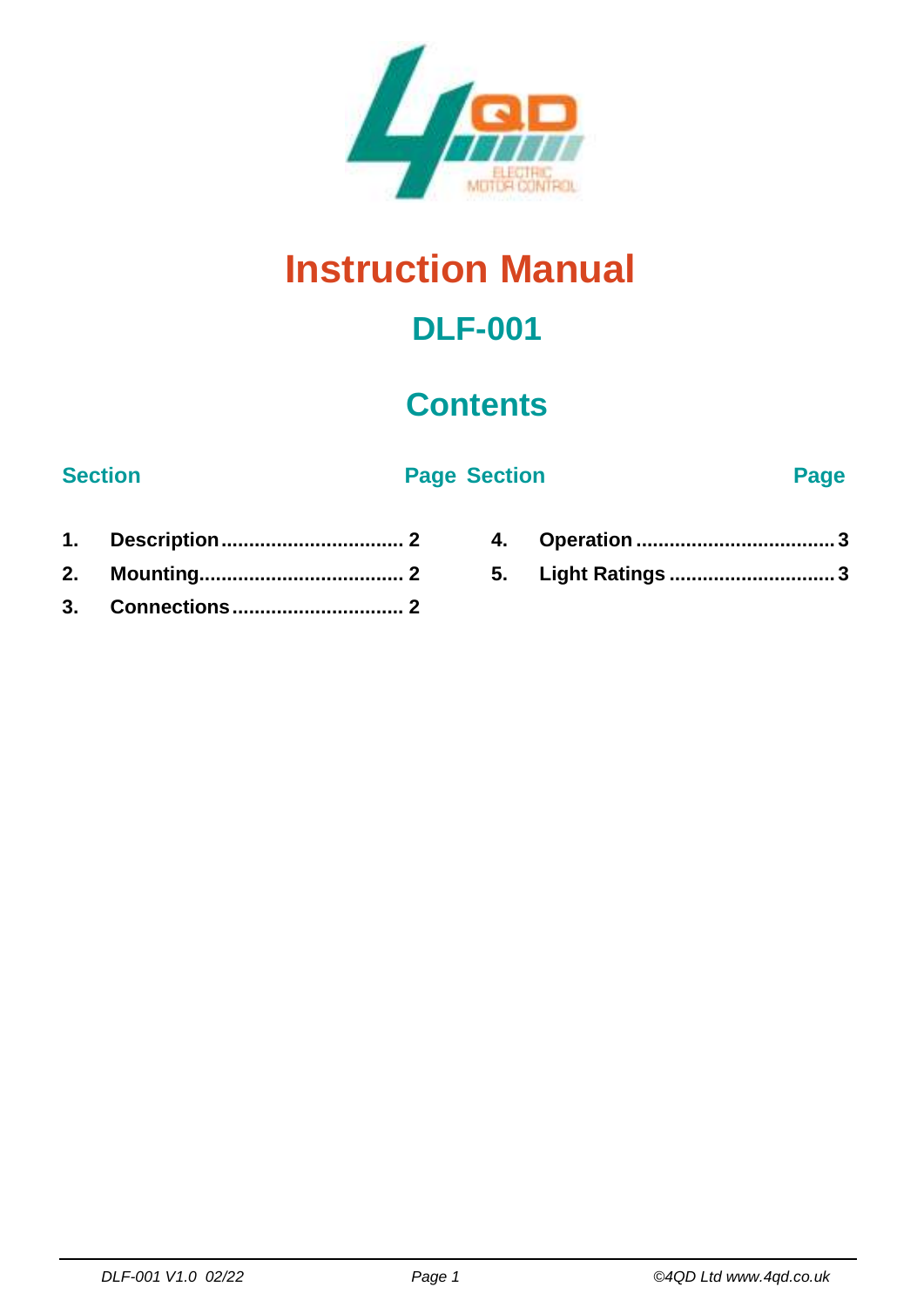### <span id="page-1-0"></span>**1. Description**

- The DLF-001 is a ditch light flasher module. Two lights are normally turned on, when the input is grounded then the lights will flash alternately for 17 seconds.
- Can drive halogen or LED bulbs.
- <span id="page-1-1"></span>Can operate on 12V or 24V without adjustment

#### **2. Mounting**

<span id="page-1-2"></span>The DLF-001 can be mounted on the included PCB support pillars.

#### **3. Connections**